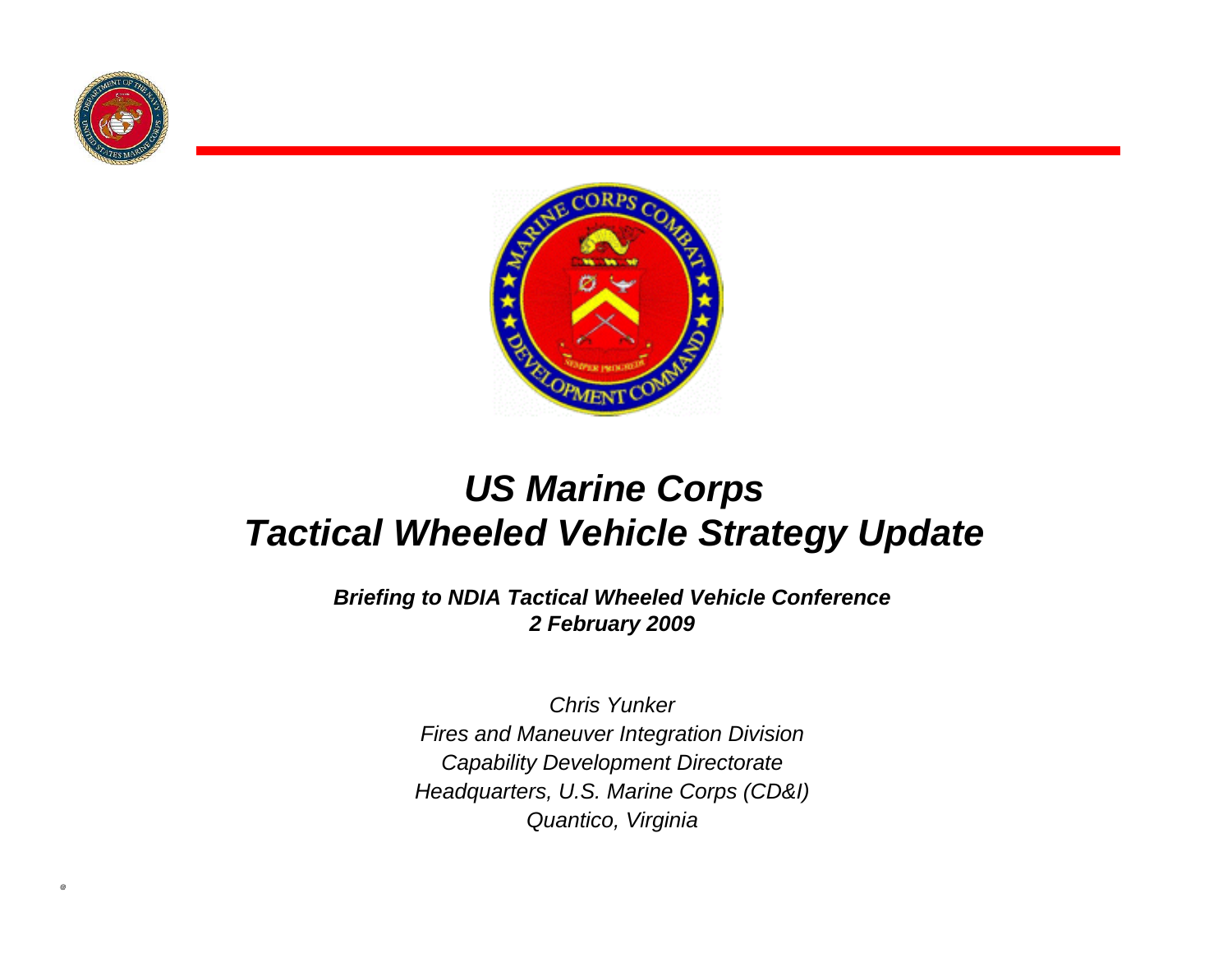

At MCCDC we;

- Observe by receiving various 'demand signals',
	- Investments in future, investments in current
- Orient in order to adapt the force to win
	- View through the lense of integration
- Decide
	- 2 year strategy cycle for TWVs in order to resource decisions
- Act  $-$ 
	- Integration is key organizational, operational, technical
	- Work has been done, more work to do...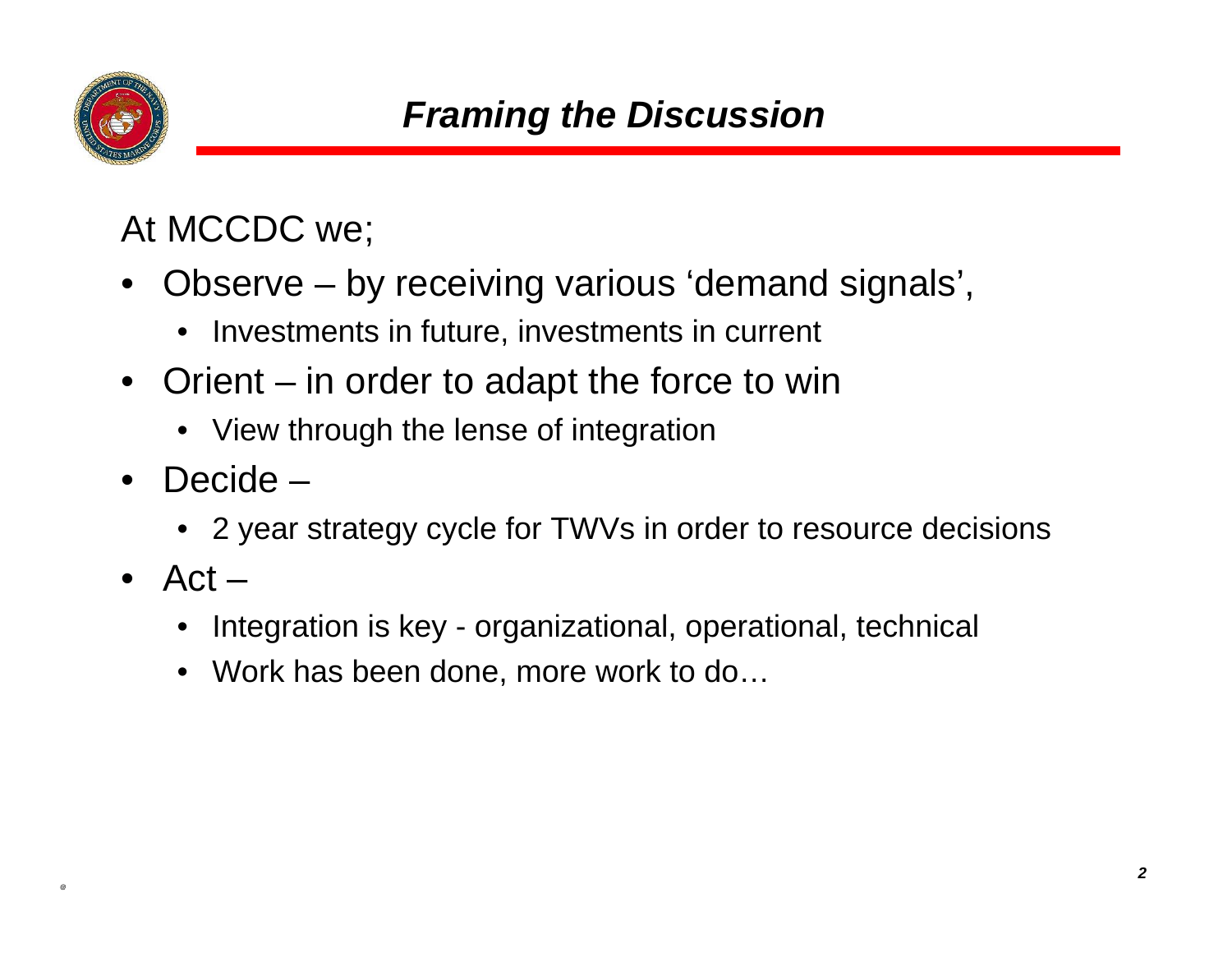

- Task from 2006 Strategic Planning Guidance:
	- **P. 10:** *"(U) The Marine Corps will consider capability alternatives for review by the DAWG to support a single two MEB forcible entry operation. Additionally, the Marine Corps will propose an appropriate mix of ground combat vehicles to support irregular warfare operations."*
- Task from 19 March 2008 OUSD (C) Memo:
	- **"***Army and Marine Corps to provide a Combat and Tactical Vehicle Strategy to USD (Comptroller) by 18 July."*

*It is not a plan to provide an armored seat for every Marine*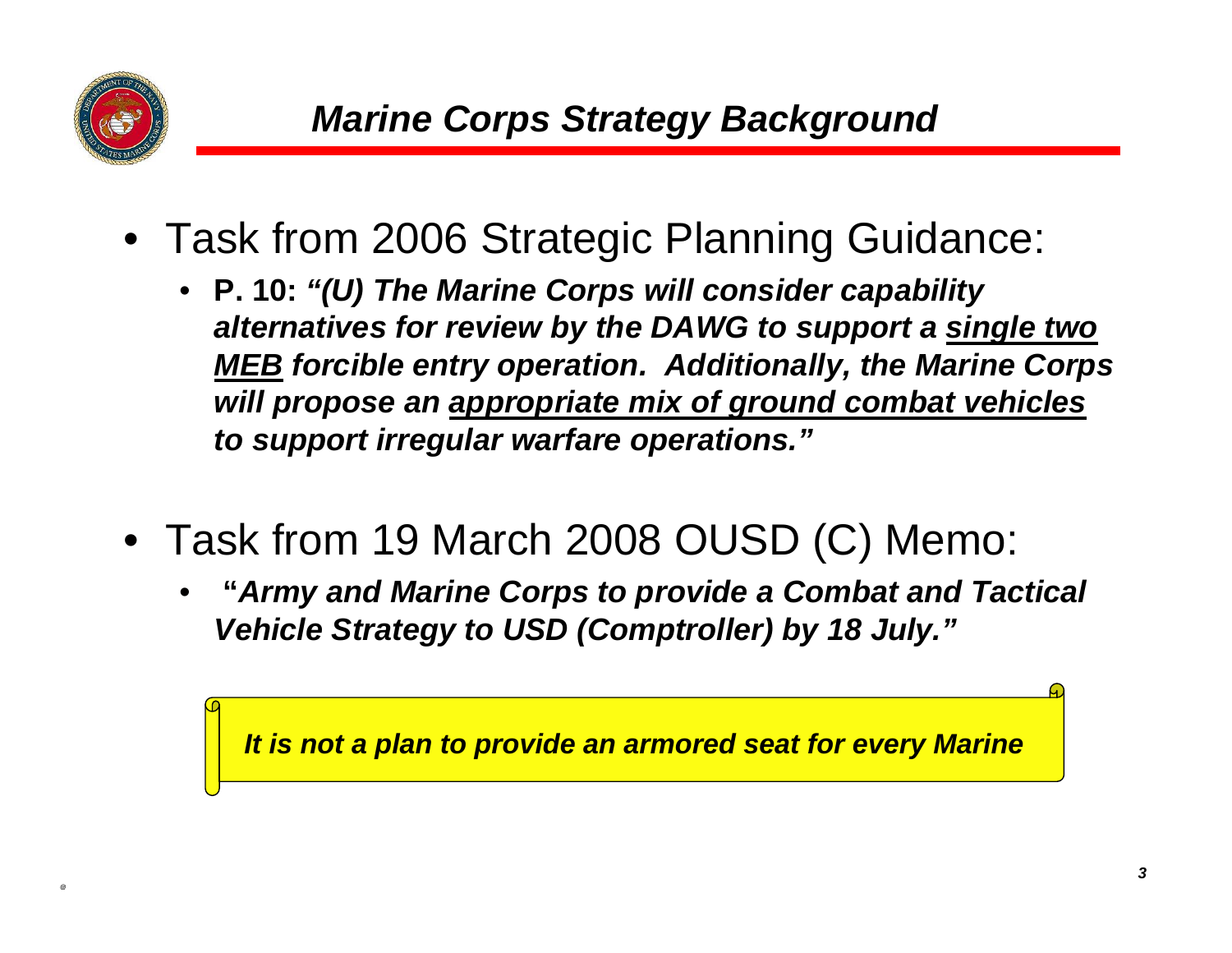

## • **Uncertainties**

- When are deployed vehicles coming back?
- How many are coming back? (FMS)
- What condition they will be in?
- Availability of Recap Funding after return
- New threats/enemies
- JLTV Costs and **Performance**
- **Assumptions**
- •Returning vehicles will be fully Reset
- 10/20 maintenance standards
- TWV funding will remain the same or decrease slightly
- Average cost of JLTV will be \$268k – \$400k
- JLTV will meet draft CDD performance thresholds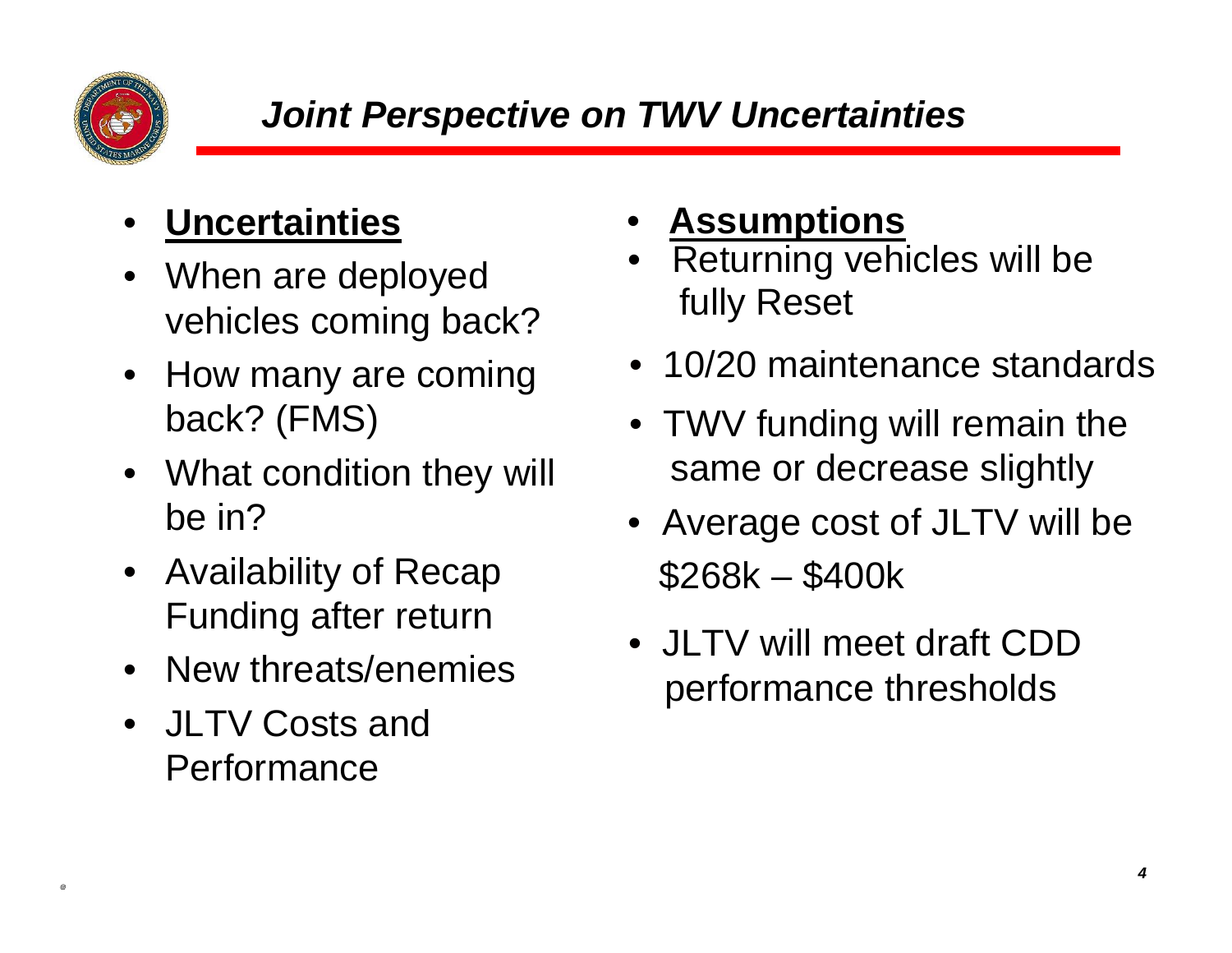

#### *Vehicles under Evaluation - 2008*



MPC provides protected mounted maneuver capability to the infantry across the range of military operations in mechanized formations.



 MRAP is best suited for Route Reconnaissance and Engineer / EOD mission roles. The current off-road capability hampers this vehicle. No current configuration to perform as shelter carrier.



 Even though this vehicle meets air transportability requirements, the lack of protection and payload prevents this from being used in theater today outside FOBs.

**UAH/ECV**



Although this meets air transportability and has slightly better protection than the HMMWV, this platform has sacrificed payload and operational range for protection.



 Expanded Capability Vehicle (ECV2) restores the HMMWV payload lost to armor, but at the cost of reduced transportability. Improves protection to ECV standards and improves reliability as it is designed for the armor and payload combination.

**JLTV**



Joint Light Tactical Vehicle (JLTV) provides a balanced capability to support the full spectrum of world-wide operations. Given the current platforms' limitations, highest priority for this vehicle is for the Force Application mission roles.



Internally Transportable Vehicle (ITV) lightens the load for MV-22 inserted combat forces by transporting unit ammo, sustainment and equipment, in an internally transportable design.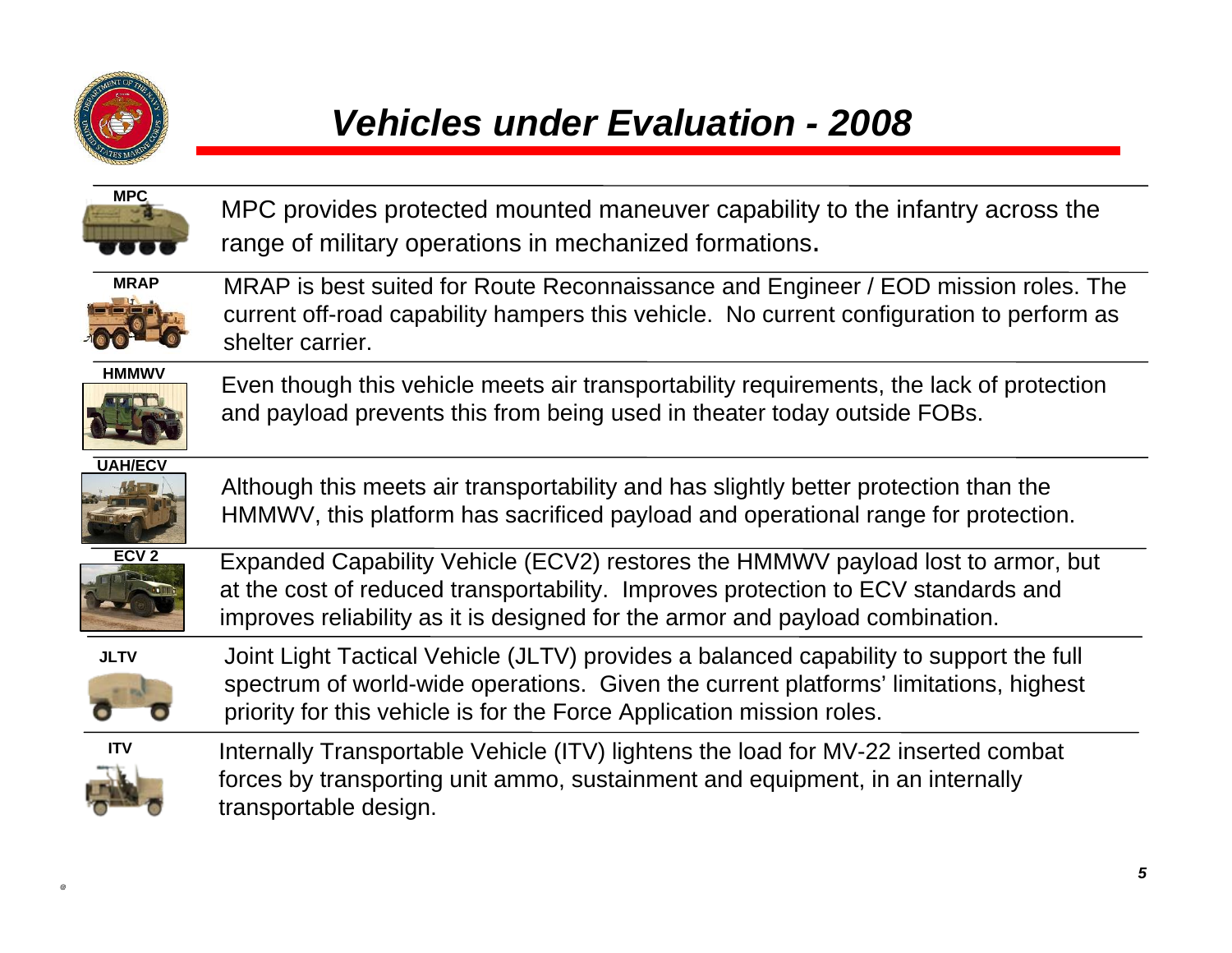

#### *Primary Considerations of the TWV Strategy*



*Optimize force capabilities through a mixed, balanced fleet of vehicles to support the expeditionary force.*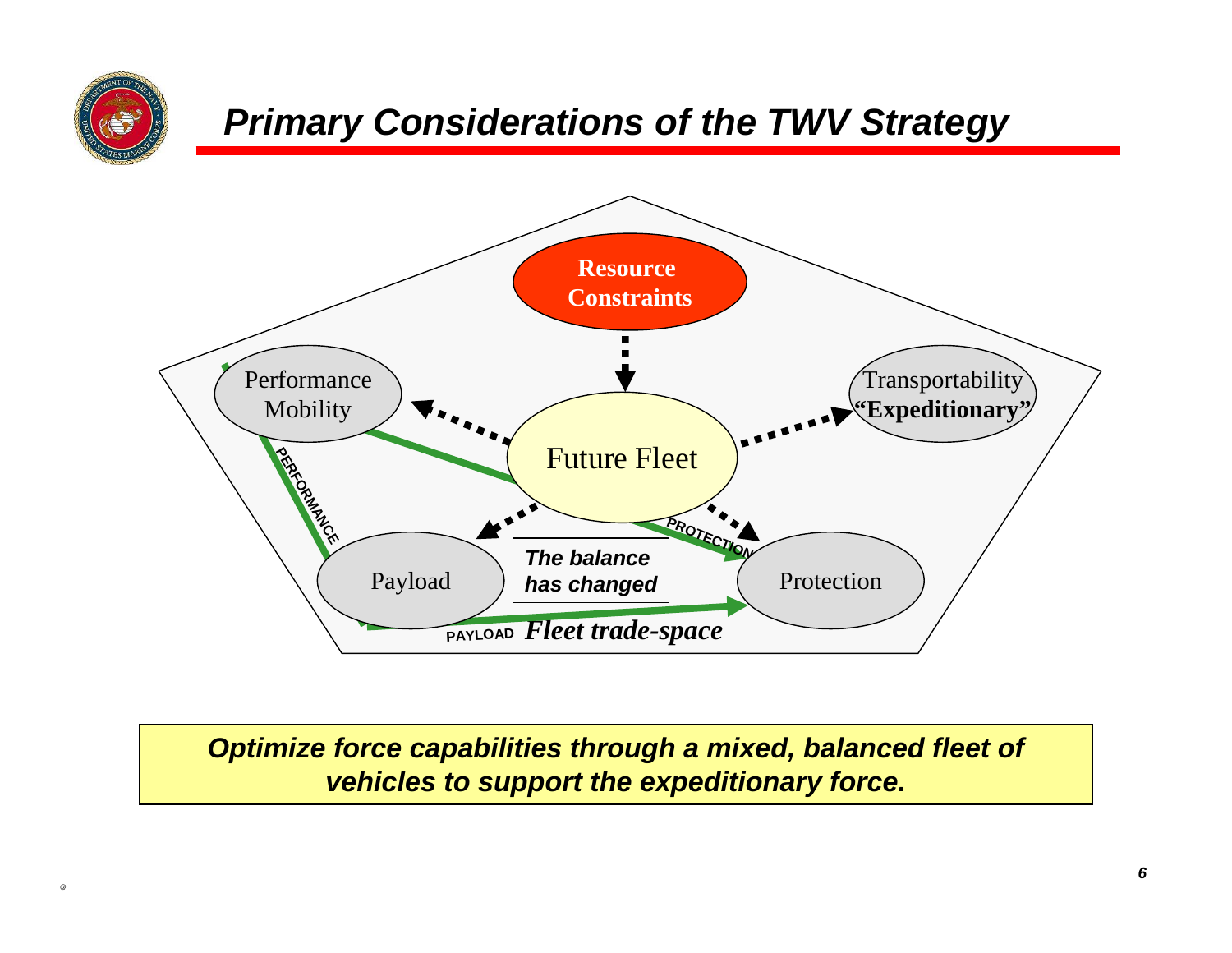

- The Marine Corps has a flexible strategy
- In light of the changing security environment and the Marine Corps' expeditionary nature the strategy will;
	- Take maximum advantage of existing platforms
	- Emphasize a mixed fleet approach that spans the "iron triangle"
	- Integrate MRAP into the fleet mix



- Transition to a fleet of tactical vehicles that have scalable protection (integrated A-kit and armor B kits)
- We will do this through a series of Decision Points that examine changing conditions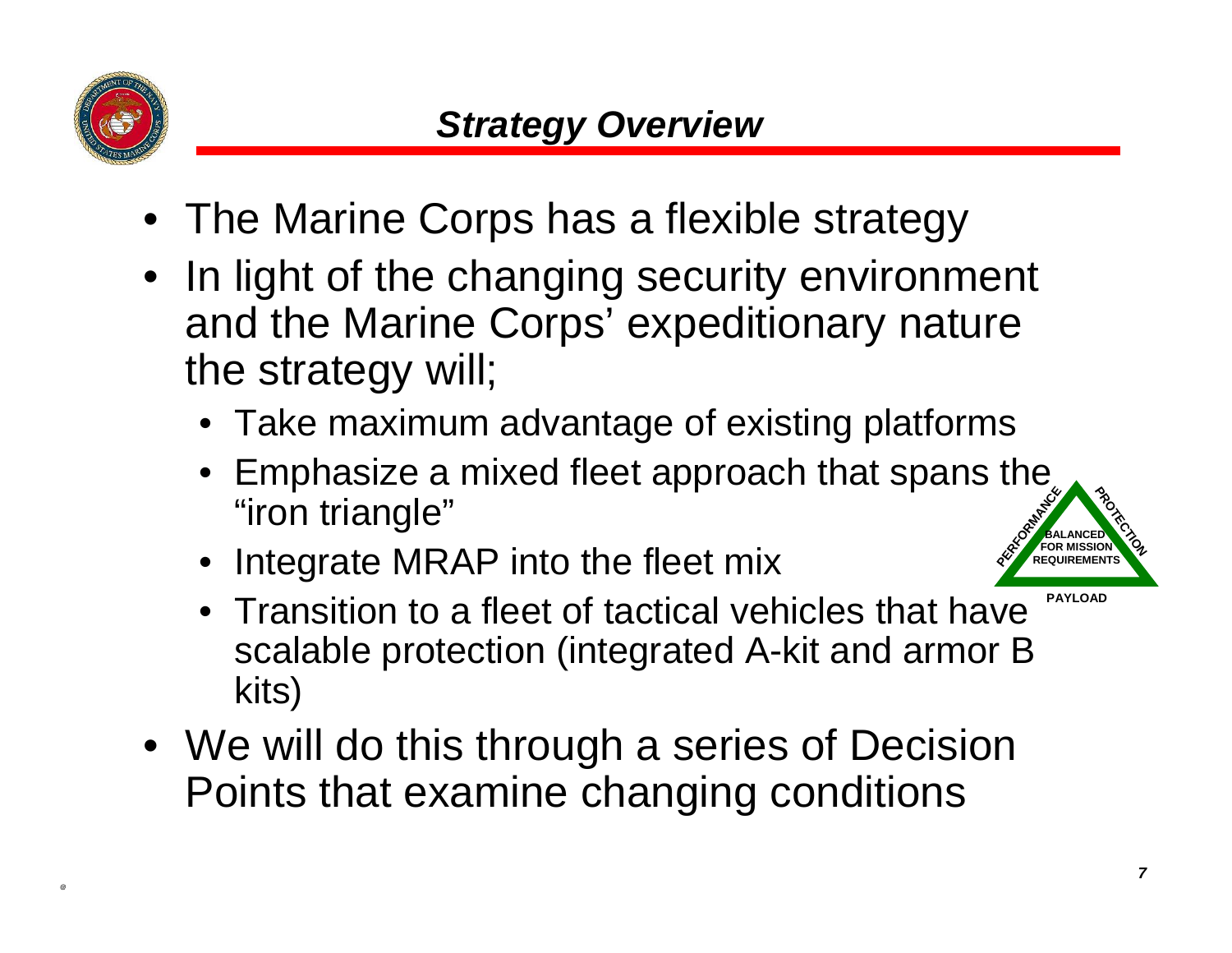

### *USMC Ground Combat Tactical Vehicle Strategy*

- The Marine Corps is designed to base and deploy three balanced MEFs.
	- One MEF is capable of a 2 MEB sea based JFEO with 1 MEB in Assault Follow On Reserve.
	- All MEFs are capable of irregular warfare and sustained operations ashore across the range of military operations.
- Tactical vehicles to support the strategy will be based on an appropriate balance of performance, protection, payload, and transportability.
- Unifying Concepts
	- Provide tactical flexibility to support dispersion and concentration of force
	- Maintain strategic agility to support expeditionary nature of USMC
	- Ensure the vehicle fleet is sustainable strategically, operationally and tactically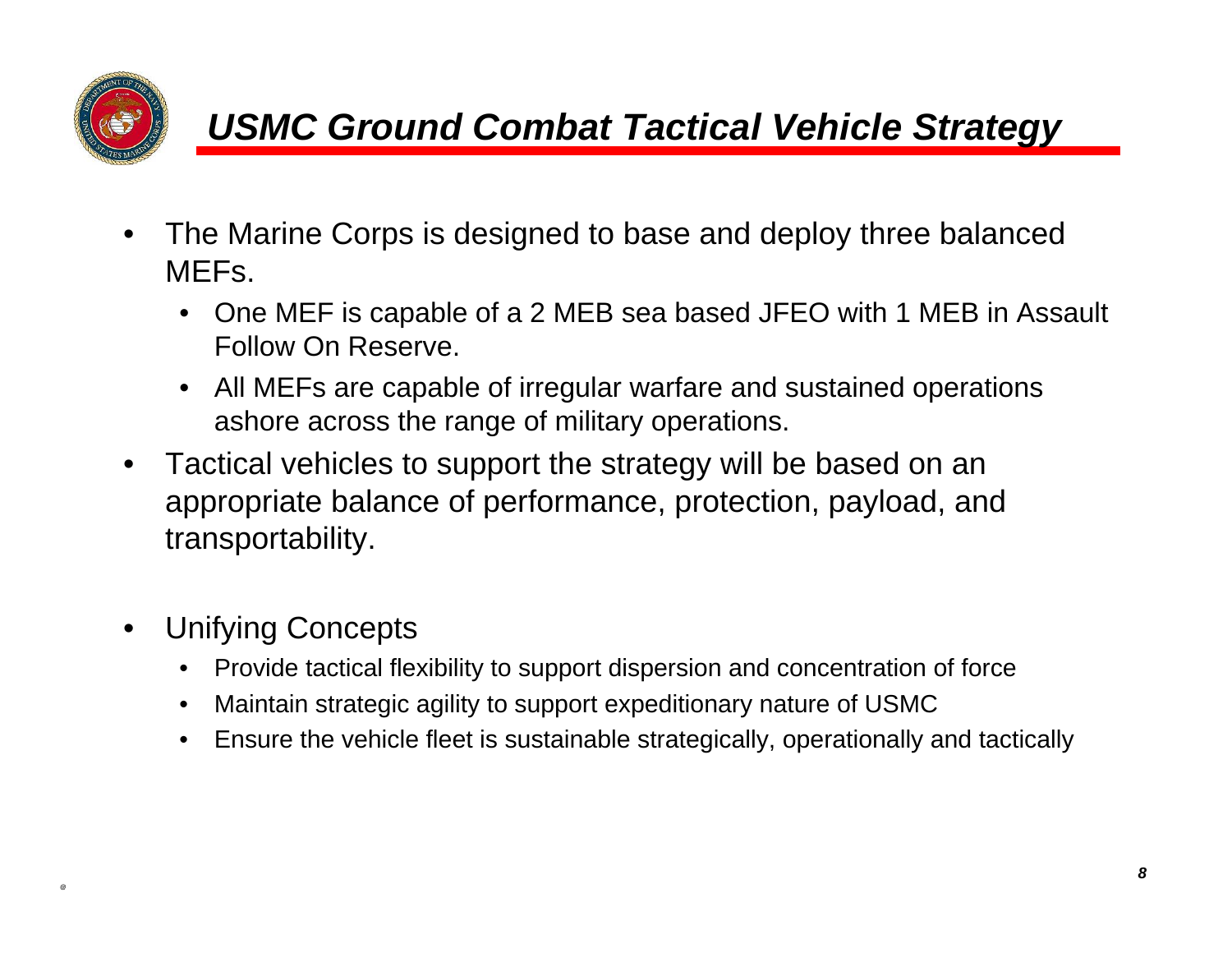

*with, or in support of tactical operations.* 

#### *Capabilities needed in the full vehicle fleet*

#### **Capability Categories**

|                                                                                                                                                                                                                                                                                                   |           | Heavy                                                                                                                                                                                           | <b>Medium</b>                                                                                                                                                                                                               | Light                                                                                                                                                                                                                                                                    |                             |
|---------------------------------------------------------------------------------------------------------------------------------------------------------------------------------------------------------------------------------------------------------------------------------------------------|-----------|-------------------------------------------------------------------------------------------------------------------------------------------------------------------------------------------------|-----------------------------------------------------------------------------------------------------------------------------------------------------------------------------------------------------------------------------|--------------------------------------------------------------------------------------------------------------------------------------------------------------------------------------------------------------------------------------------------------------------------|-----------------------------|
| <b>Combat</b><br><b>Vehicles</b>                                                                                                                                                                                                                                                                  | Maneuver  | <b>Capability optimized to maneuver</b><br>combat units conducting forcible<br>entry from seaward Lines of<br>Departure to inland objectives<br>and major combat operations.                    | Capability to maneuver combat units<br>conducting forcible entry from the<br>high water mark to inland objectives<br>and major combat operations.                                                                           | Capability optimized to provide protected<br>mobility for combat units' crew served weapons,<br>C4 teams, and cargo for organic logistics teams<br>conducting forcible entry from the high water<br>mark to inland objectives, major combat<br>operations, SSTR and IrW. | Forcible Entry<br>& MCO*    |
|                                                                                                                                                                                                                                                                                                   |           | Maneuver capability to support<br>SSTR** and IrW.***                                                                                                                                            | Capability to maneuver combat units<br>conducting SSTR and IrW.                                                                                                                                                             | Capability to maneuver combat unit fire teams<br>when employed in SSTR and IrW.                                                                                                                                                                                          | Irregular<br>Warfare        |
| <b>Tactical</b><br><b>Vehicles</b>                                                                                                                                                                                                                                                                | Logistics | <b>Capability optimized to distribute</b><br>heavy cargos and services in<br>logistics units supporting<br>forcible entry from high water<br>mark and in support of major<br>combat operations. | <b>Capability optimized to distribute</b><br>medium cargos and services in<br>logistics, combat support and<br>combat units supporting forcible<br>entry from high water mark and in<br>support of major combat operations. | Capability optimized to distribute light cargos<br>and sustainment services in logistics, combat<br>support and combat units supporting forcible<br>entry from high water mark and in support of<br>major combat operations.                                             | Forcible Entry<br>& MCO     |
|                                                                                                                                                                                                                                                                                                   |           | Capability when armored to<br>distribute heavy cargos in<br>logistics units supporting SSTR<br>and IrW.                                                                                         | Capability when armored to<br>distribute medium cargos in<br>logistics, combat support and<br>combat units supporting SSTR and<br>IrW.                                                                                      | Capability when armored to distribute light<br>cargos and sustainment services in logistics,<br>combat support and combat units supporting<br><b>SSTR and IrW.</b>                                                                                                       | <b>Irregular</b><br>Warfare |
| <b>Expeditionary</b><br><b>Attributes</b>                                                                                                                                                                                                                                                         |           | Capable of employment from strategic airlift, strategic sealift, amphibious task force vessels, assault craft, MPF, MPF Future.                                                                 |                                                                                                                                                                                                                             |                                                                                                                                                                                                                                                                          |                             |
|                                                                                                                                                                                                                                                                                                   |           |                                                                                                                                                                                                 | Capable of employment from Intra-theater fixed wing aircraft.                                                                                                                                                               |                                                                                                                                                                                                                                                                          |                             |
|                                                                                                                                                                                                                                                                                                   |           |                                                                                                                                                                                                 |                                                                                                                                                                                                                             | Capable of employment from rotary wing aircraft.                                                                                                                                                                                                                         |                             |
| Combat vehicle - a vehicle, with or without armor, designed for a specific fighting function.                                                                                                                                                                                                     |           |                                                                                                                                                                                                 |                                                                                                                                                                                                                             |                                                                                                                                                                                                                                                                          |                             |
| *Forcible Entry / Major Combat Operations<br>Tactical Vehicle - a vehicle having military characteristics resulting from military research<br>** Stability, Security, Transition and Reconstruction<br>and development processes, designed primarily for use by forces in the field in connection |           |                                                                                                                                                                                                 |                                                                                                                                                                                                                             |                                                                                                                                                                                                                                                                          |                             |

Joint Pub 1-02

**\*\*\*Irregular Warfare (IrW)**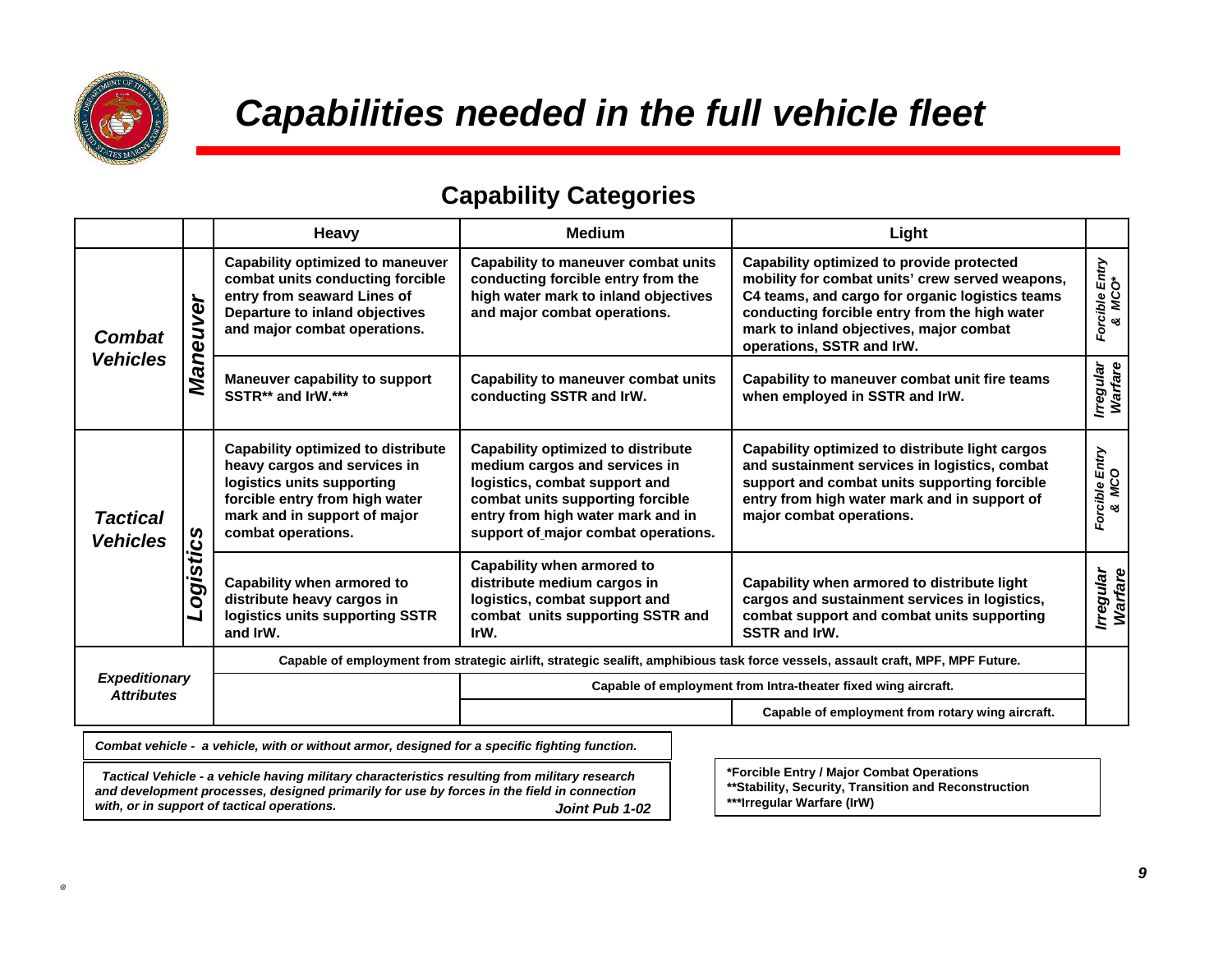

#### *Vehicle association with Joint Capability Areas*



**Vehicles of the strategy have multiple capabilities supporting the expeditionary MAGTF. The strategy also fields light, medium and heavy capacities to accomplish similar missions, but the full capabilities of the tactical vehicle fleet will be needed to address the full range of military operations.**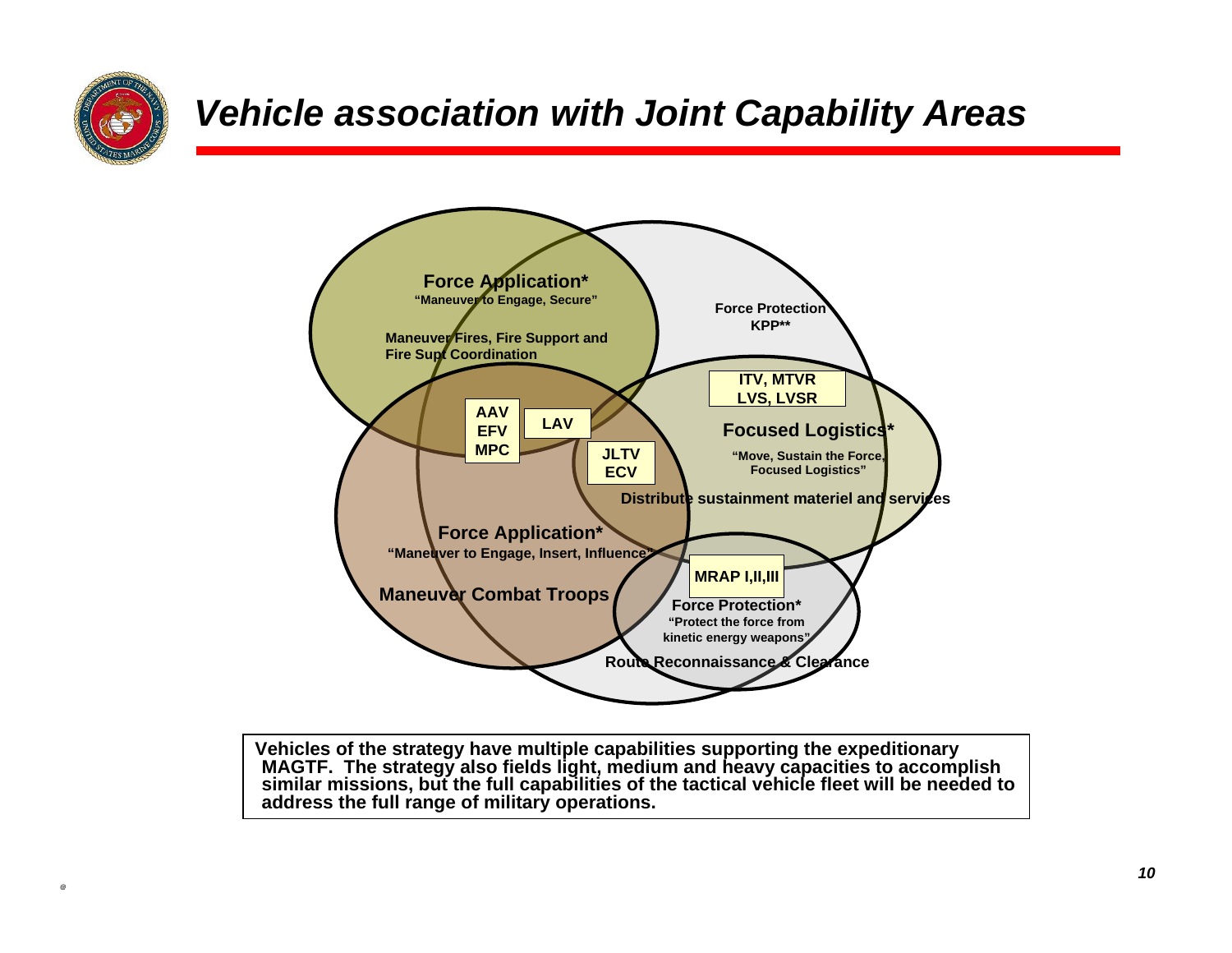

#### *Decision Points to Mitigate Risk*

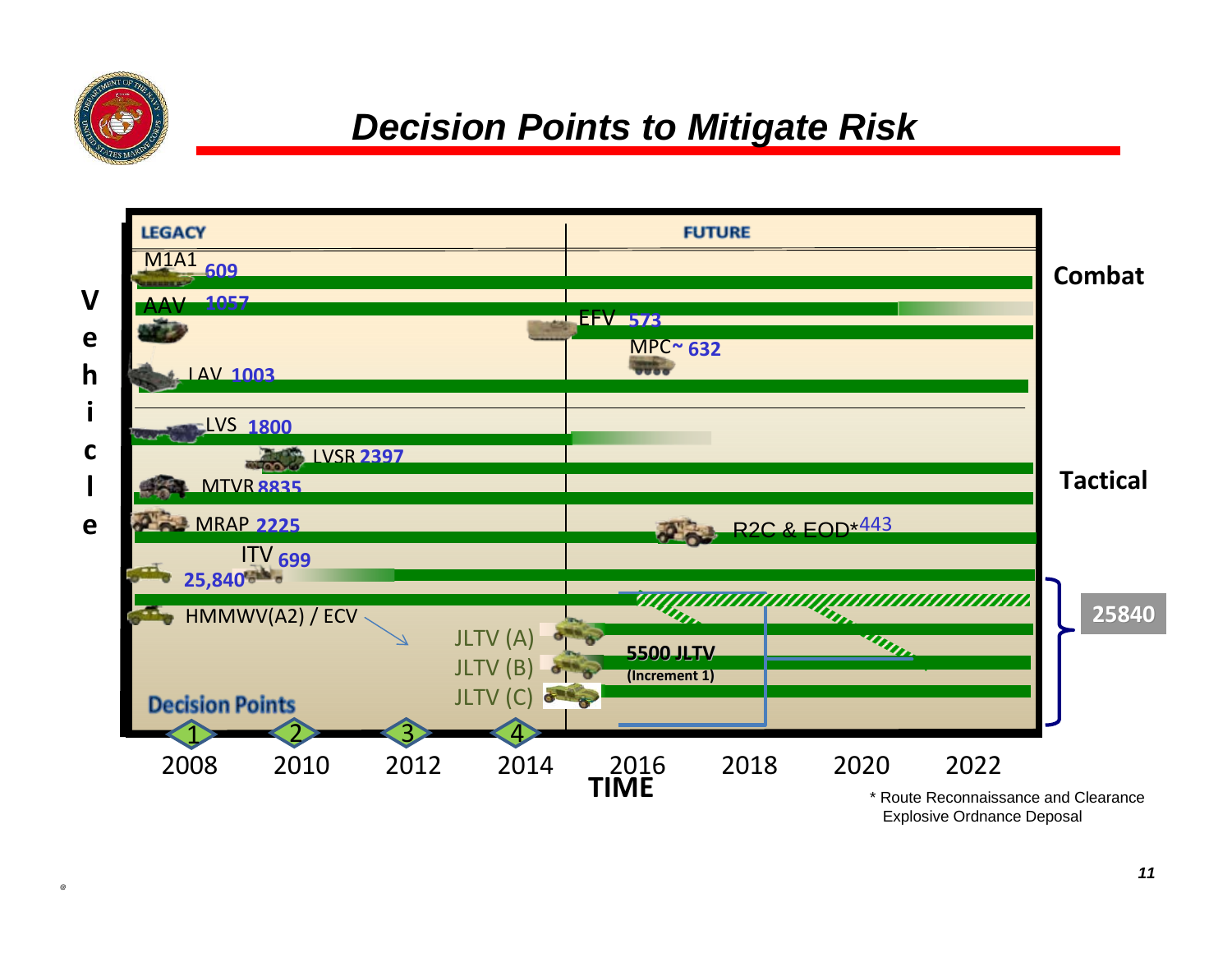

### *Key Issues at Decision Points*

*(as of Jan 2009)*



- Decision Point 1, (POM 10);
- a. Armoring define near term armor kits for legacy vehicles.
- b. Programs define investment profile for; ECV/JLTV mix and near term armor kits.



Decision Point 2, (POM 12);

a. Armoring - approve long term armoring strategy (% of vehicles armored, all categories)

b. Strategic lift – approve baseline MEB vehicle quantities on based on strategic lift.

c. Programs - define investment profiles; MS A for MPC, MS B for JLTV, armor kits for legacy vehicles.

d. Recap – approve ECV recapitalization based on life cycle cost effectiveness, impact of MARCENT op tempo.

e. Policy - Review policy recommendations on establishing a vehicle 'Equipment Allowance Pool' or Pre Positioning alternatives to mitigate MEB weight growth.



#### Decision Point 3, (POM 14).

a. Programs - determine investment profiles; MS B for MPC, MS C for JLTV, armor kits for legacy vehicles.

b. Recap - approve MRAP and MTVR recapitalization decisions.

b. Policy – Implement policy changes if required to mitigate impact of vehicles on MEB weight growth (Equipment Allowance Pool, Pre Positioning, other).



Decision Point 4, (POM 16).

- a. Programs determine investment profiles; MS C for MPC, FRP and Increment II for JLTV.
- b. Strategic lift align baseline MEB vehicles with ship program updates if required.
- c. Recap align ECV recap plans with Army estimating End of Service Life for ECV.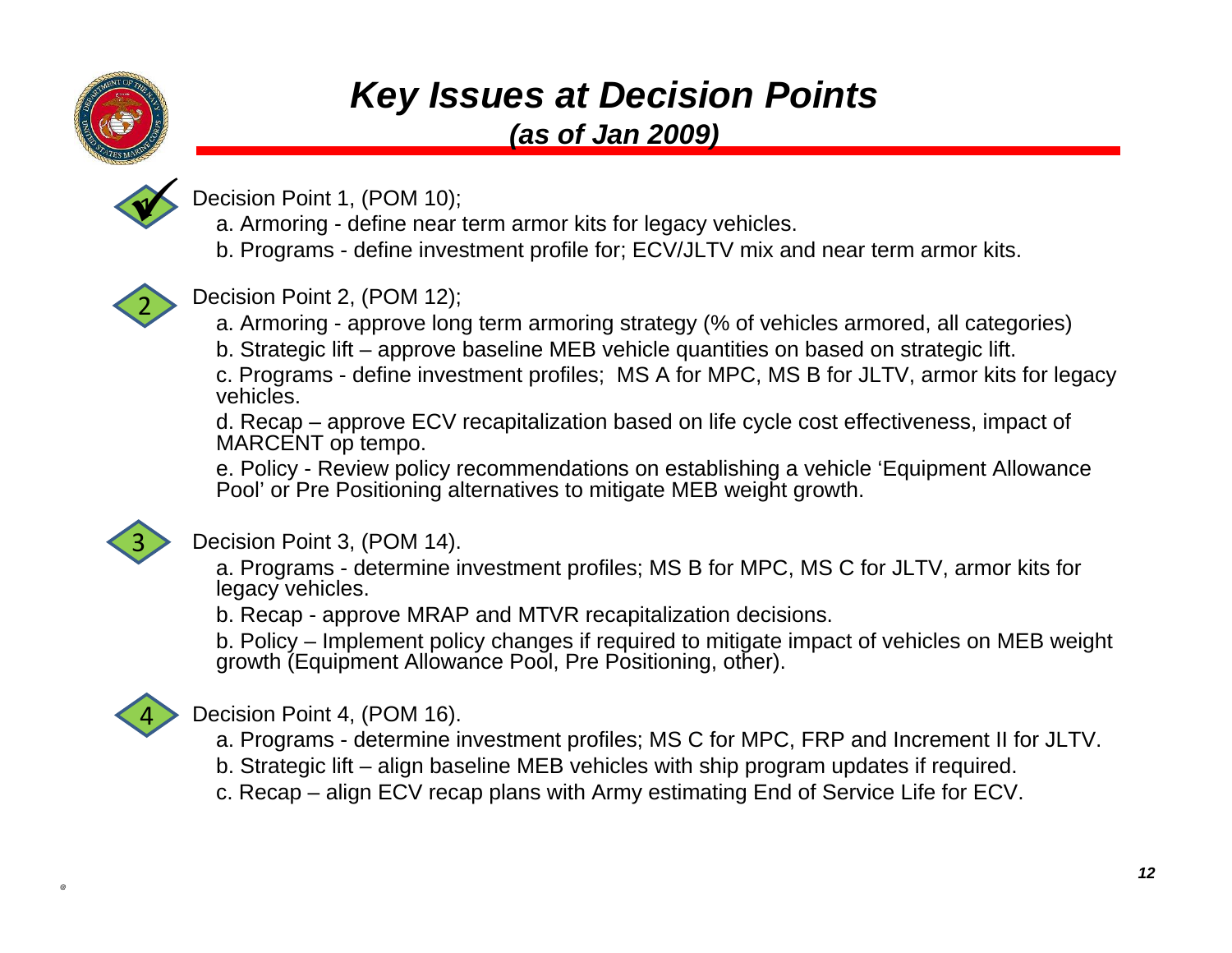

#### *Reset*



*MCSC and MCLC will perform the majority of reset actions*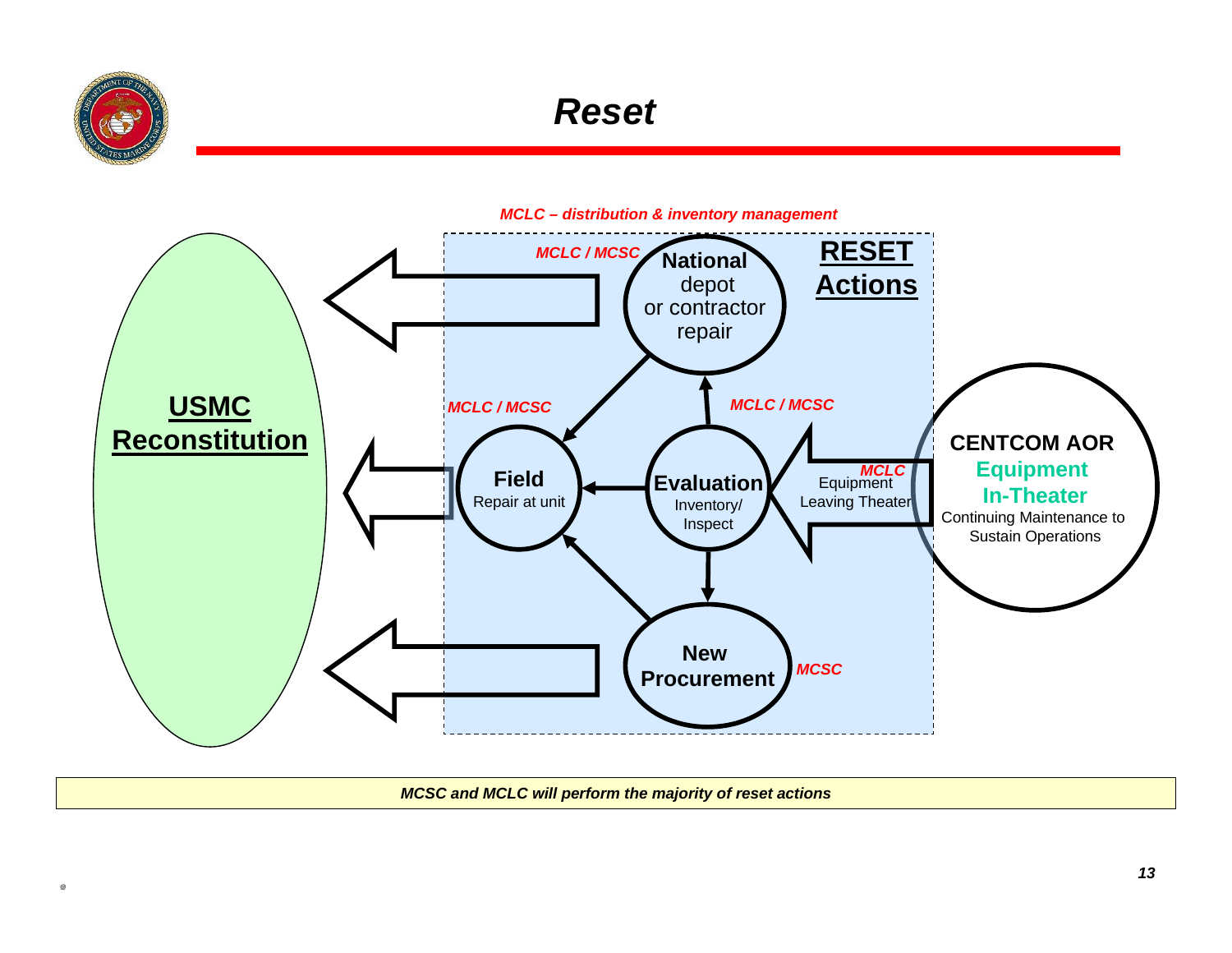

- Reset focus on equipment used in combat operations
- Varied equipment types (motor transport)
	- Quantity (7,087 individual pieces of equipment)
	- Vehicles (HMMVWs, MRAPS, MTVRs, LVS)
	- Trailers (i.e. Trailer, Ribbon Bridge)
	- Tool Kits (i.e. Organizational Maintenance, 3d echelon)
- Varied equipment utilization rates in OIF
- Damage unknown until actual physical inspection
- Risk of latent damage
- Immediate demand for returning equipment
	- OIF-OEF transition (continuing combat operations)
	- Home station shortfalls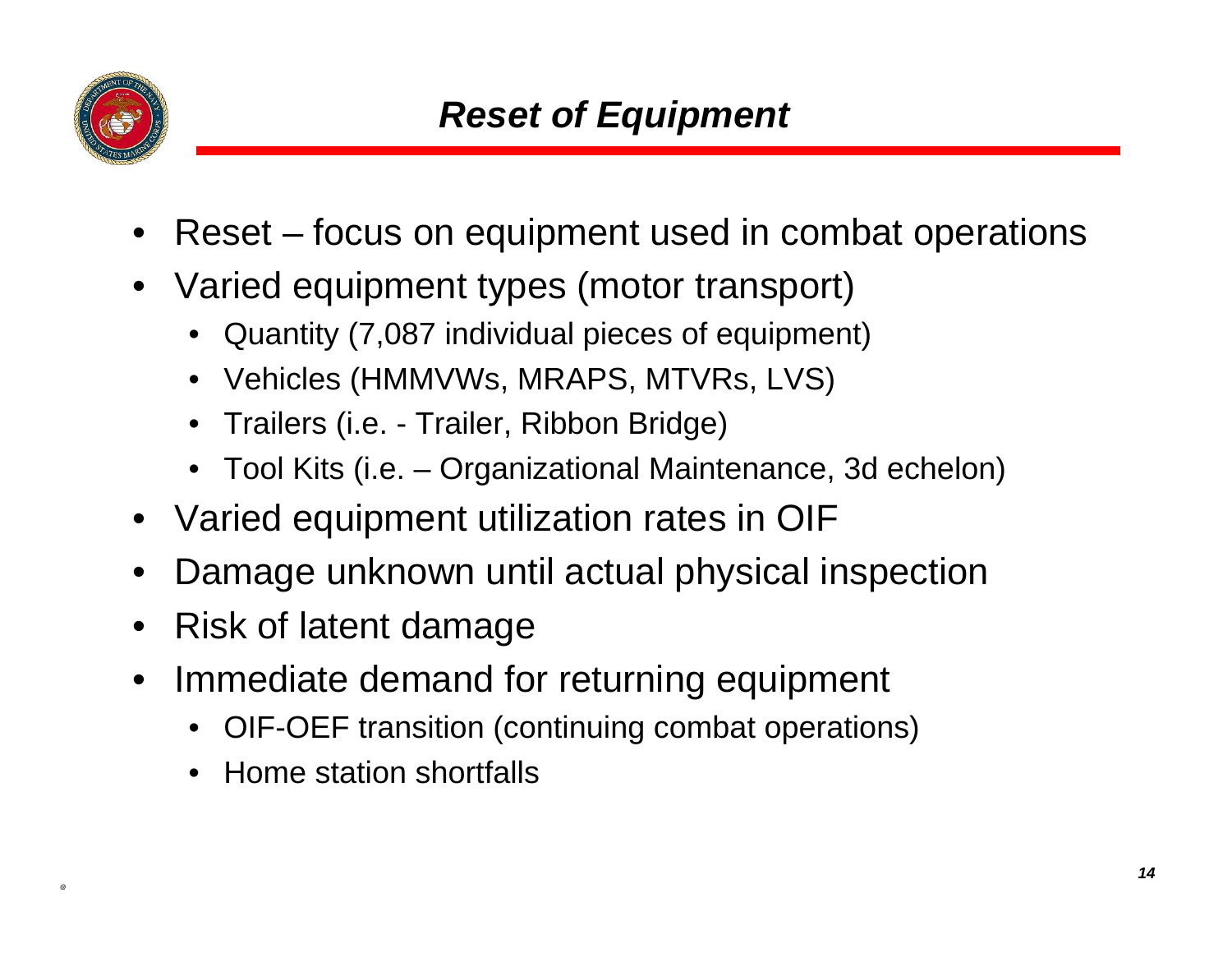

#### *Reset of Equipment*

- 86 types of equipment
	- LVS, MTVR, MRAP, HMMVW
	- Tool kits, trailers
- Equipment Reset Strategy
	- **Procurement**
	- Depot
	- Field Maintenance
	- No Reset (Theater Unique Equipment not needed elsewhere)
	- Estimated Reset Cost \$1,034,831,914.00
		- Procurement  $\uparrow$  \$18,830,062.00
		- $\text{Depot}$   $\qquad$   $\qquad$   $\qquad$   $\qquad$   $\qquad$   $\qquad$   $\qquad$   $\qquad$   $\qquad$   $\qquad$   $\qquad$   $\qquad$   $\qquad$   $\qquad$   $\qquad$   $\qquad$   $\qquad$   $\qquad$   $\qquad$   $\qquad$   $\qquad$   $\qquad$   $\qquad$   $\qquad$   $\qquad$   $\qquad$   $\qquad$   $\qquad$   $\qquad$   $\qquad$   $\qquad$   $\qquad$   $\qquad$   $\qquad$   $\qquad$
		- Field Level  $\vert$  \$84,255,660.00
- Way Ahead
	- HQMC Publish USMC Ground Equipment Reset and Reconstitution Plan
	- Simulate log chain performance, monitor, and adjust
	- Continue to update cost estimates
	- Continue to develop detailed plans in anticipation for reset (i.e. depot statements of work and contracted support)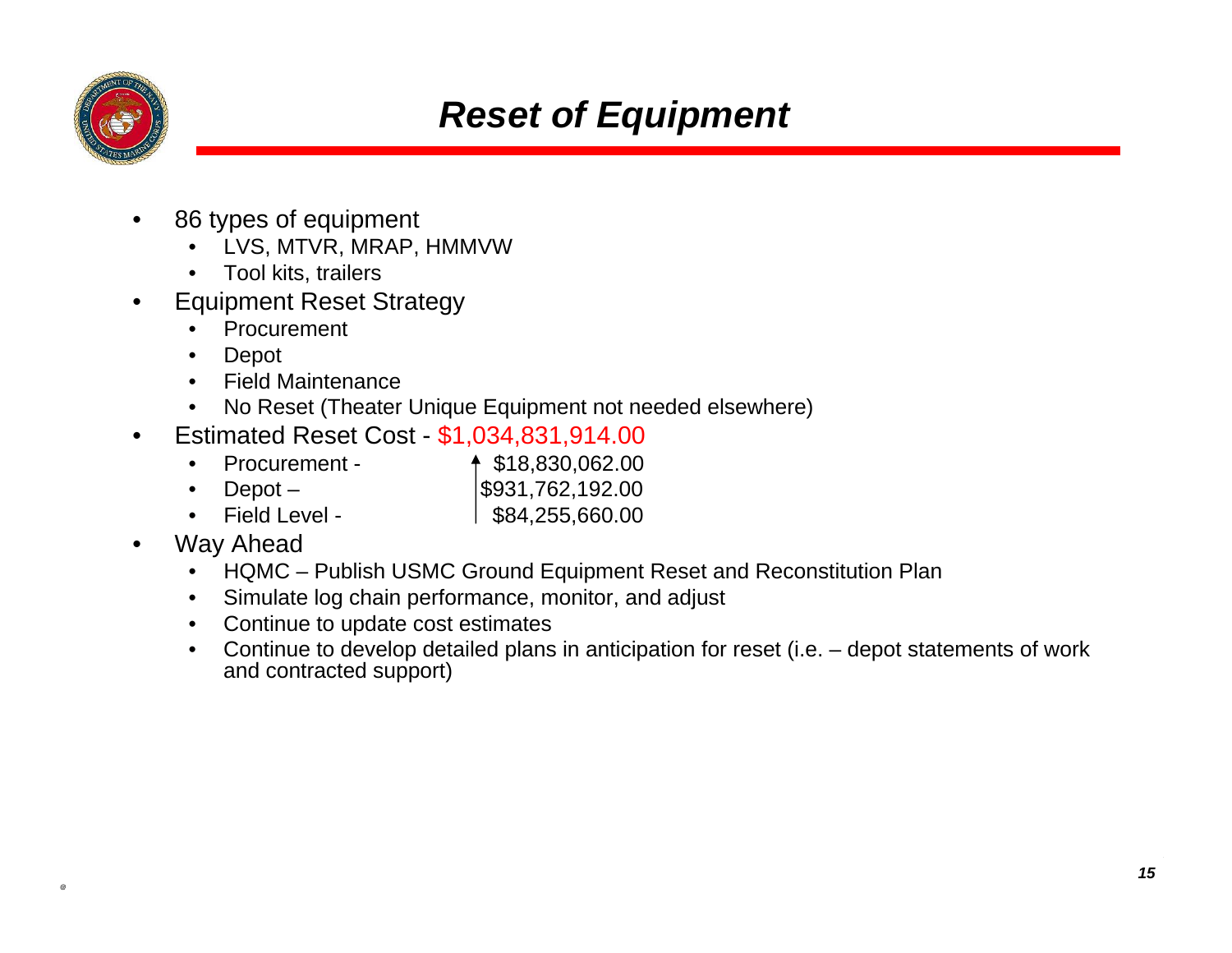

- USMC currently has no signed Armoring strategy to match the GCTV Strategy.
	- MROC DM 65-2007 requires all vehicles to have protective features, but no definitions.
- Rising armor weight reduces transportability
	- Especially troubling from SeaBase.
- 'On record' approach to vehicle armoring expected to be costly for Naval enterprise as a whole.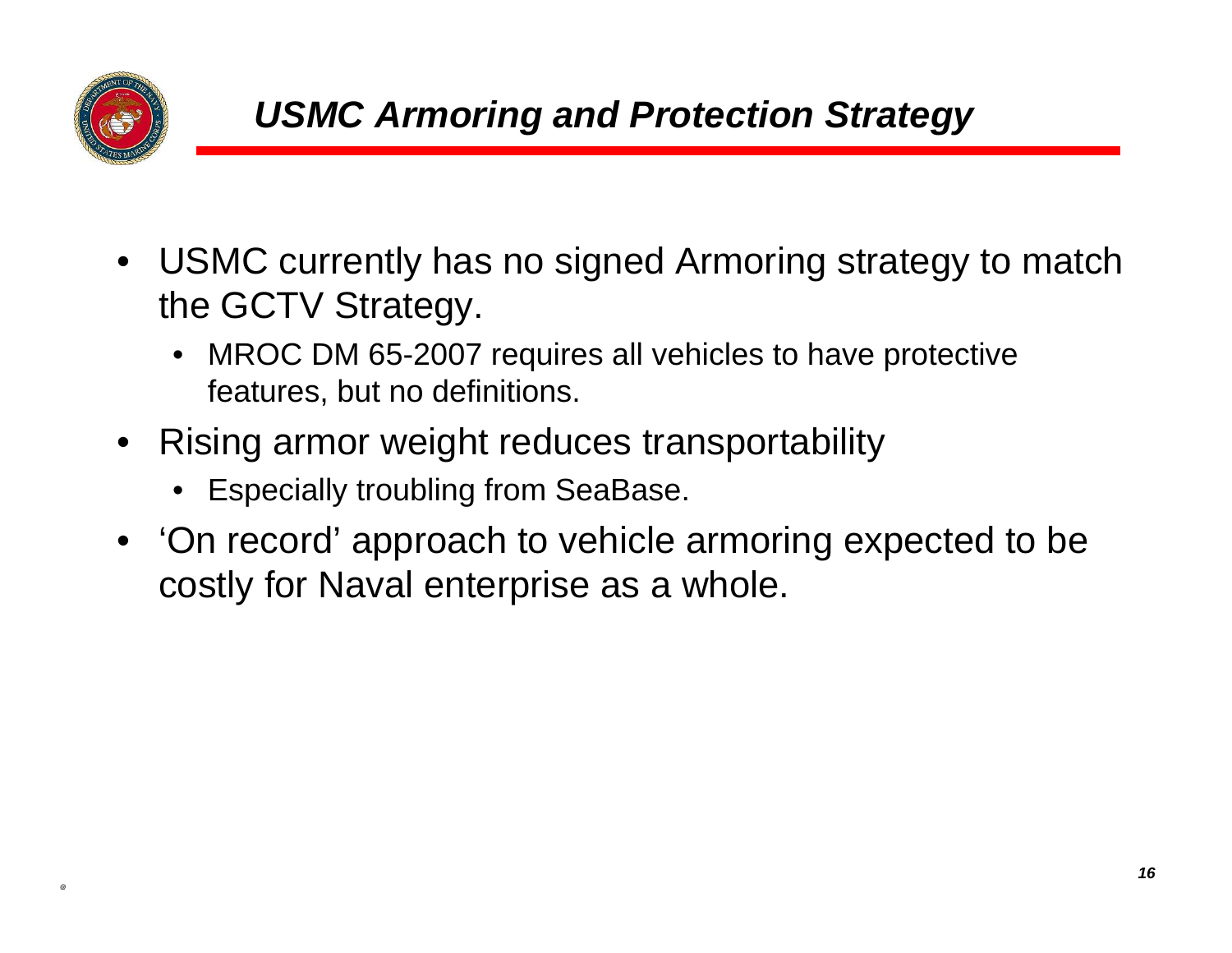

- Tactical Mobility challenge = "Iron Triangle"
- TTPs, METT-TS evaluation also = Protection
- Armor is scalable, but only to a degree

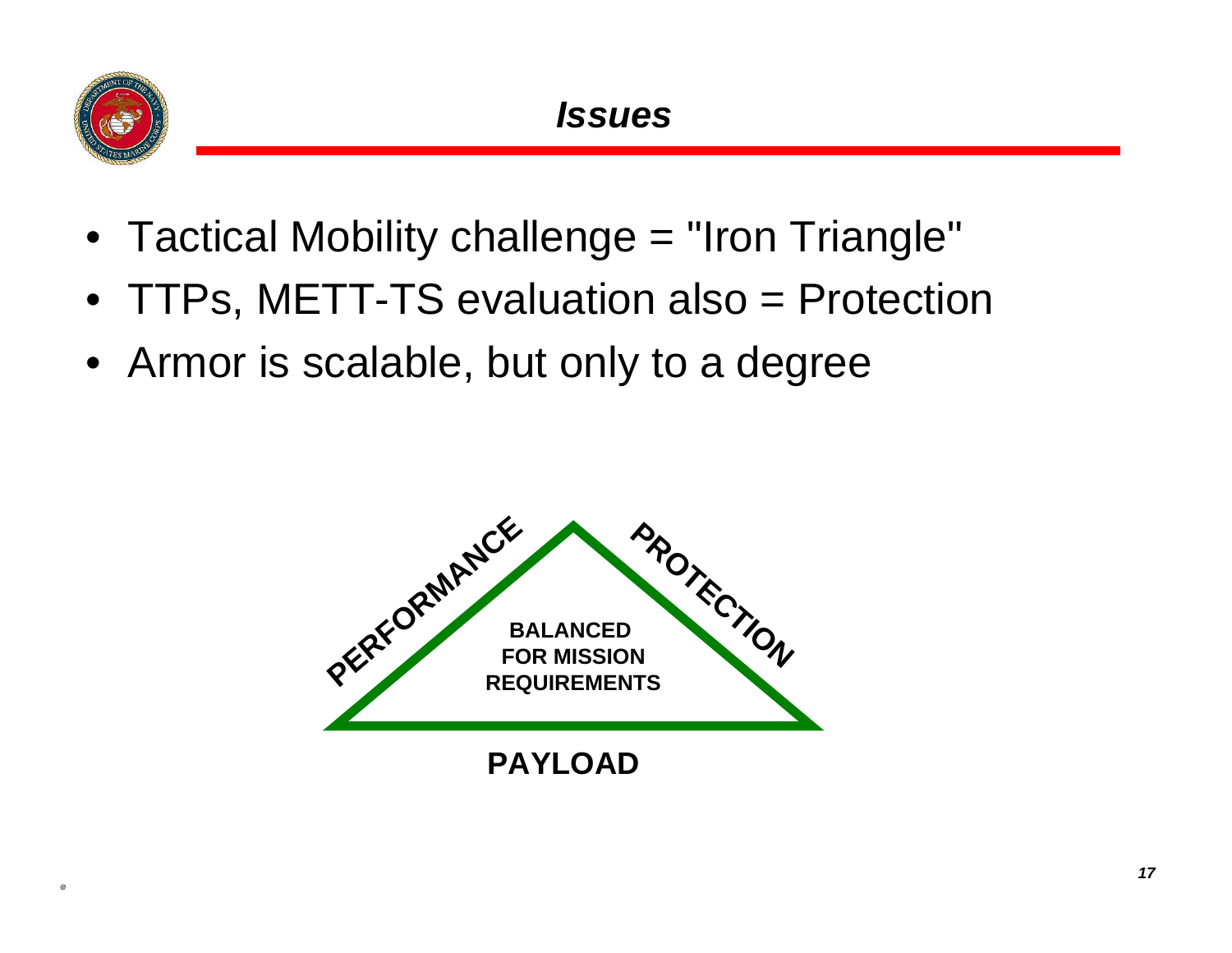

- Effects on transportability via Air Mobility Command (AMC), Maritime Prepositioning Force (MPF) and MEU/Amphibious Ready Group (ARG) shipping, and MAGTF tactical airlift.
	- Surface transportability will include connectors, Joint High Speed Vessel, Landing Craft Air Cushion, and Landing Craft Utility
- Effects on expeditionary employment of MAGTF operating from a sea base
- Effects on mobility
- Effects on mission requirements/capability/performance
	- Reductions in payload, operational availability, fuel consumption, RAM
	- Increases in support requirements, maintenance time
	- Storage of armor kits
- Effects on the service life of the vehicles and equipment requiring armor/protection enhancements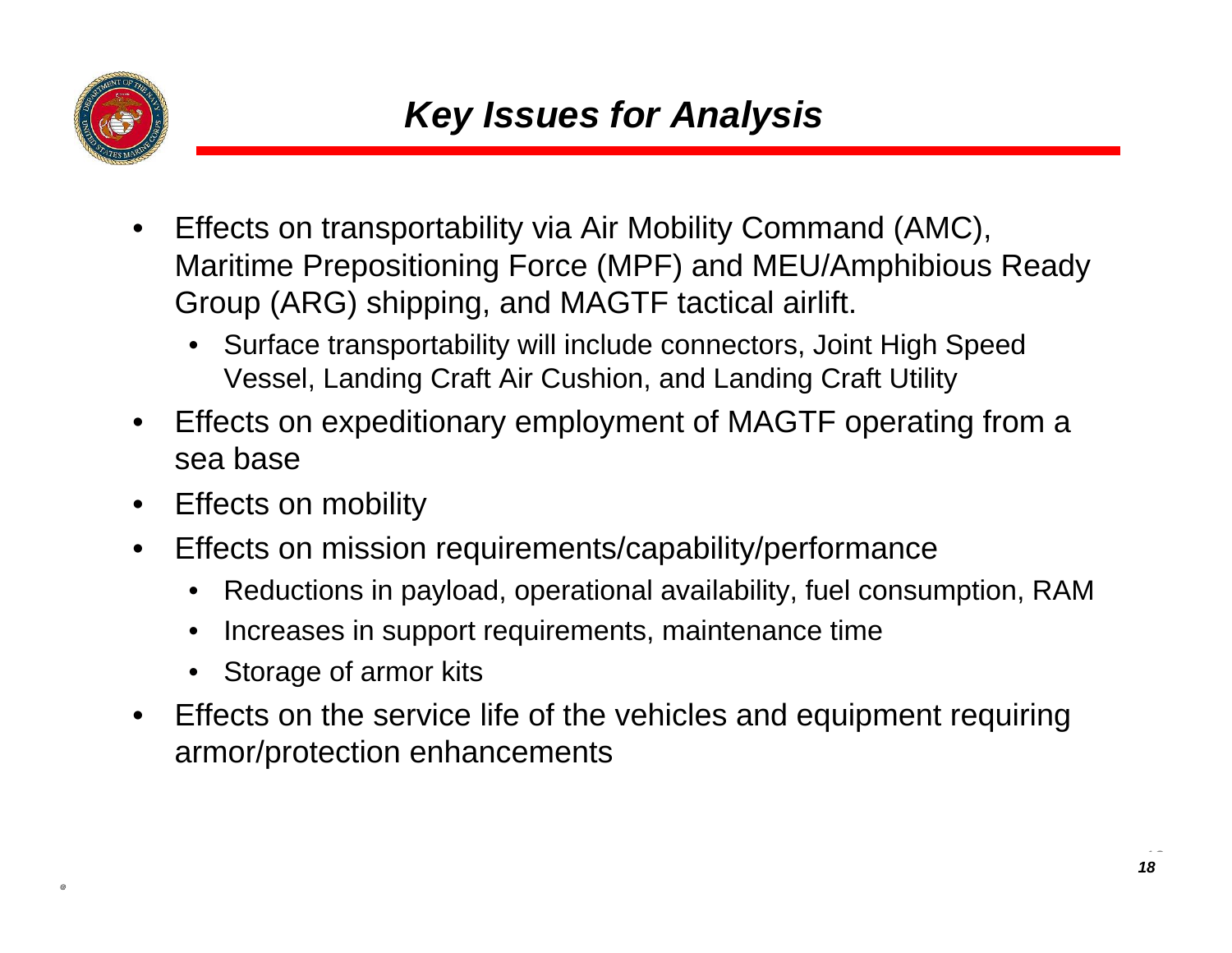

- Armoring solution has three layers
	- 2 year decisions points in GCTV
	- Operational decision on what vehicle mix to use
	- Tactical decision to change armor based on threat
- Force Protection is not a mission unto itself
- Top down decision making required
	- Armoring strategy
	- Force Protection standards given to commanders
		- Where do we accept risk?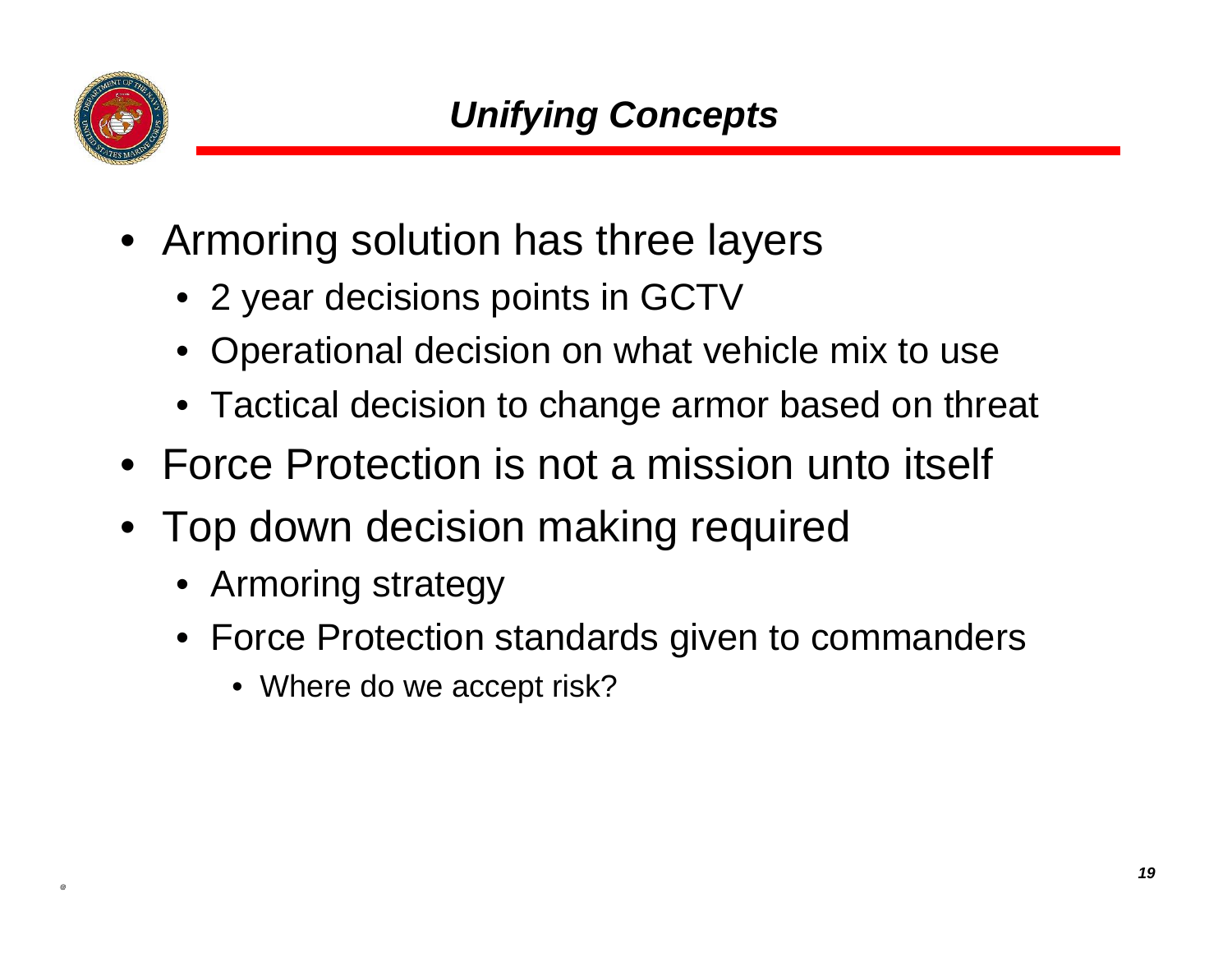

- The magnitude of the TWV fleet dictates that modernization will have to be approached incrementally, incorporating decision points along the way.
- The Marine Corps will;
	- Take maximum advantage of the current fleets and emphasize a mixed fleet approach that spans the "iron triangle",
	- Transition to a fleet of tactical vehicles that have scalable protection (integrated A cab and armor B kits),
	- Conduct reset and recap maximizing commonality among the families of vehicles to enhance logistics supportability,
	- Develop metrics and definitions of protection to determine percentage of vehicle fleets to be armored
	- Fuse the signed GCTV Strategy with the with Armoring Strategy to fully inform the 2 year decision cycle resourcing TWV investments.